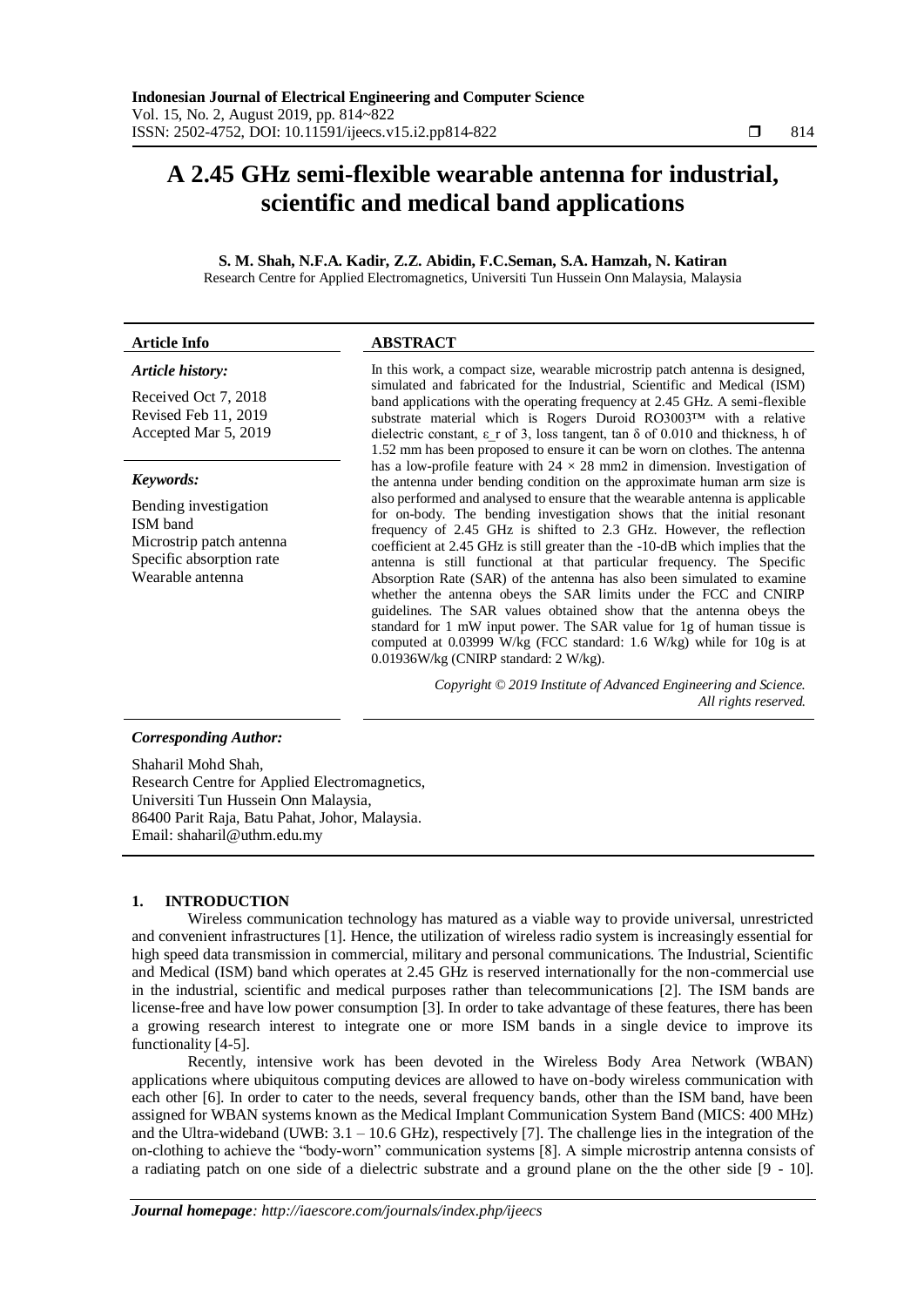Such antenna is suitable for body-worn applications since it mainly radiates perpendicularly to the planar structure and the ground plane efficiently shields the body tissues [11-12]. Therefore, the utilization of wearable textile materials as antenna substrate has been speedy [13-14]. Traditional antennas are rigid and inflexible which makes it not suitable for wearable applications [15]. Other considerations for body worn antennas are the radiation performance, small in size, robust, low-cost, consumes a small amount of power, comfortable to wear and ease of manufacture [16]. The behaviour of wearable antennas are mainly affected by the properties of the substrate materials [17]. For instance, the efficiency and bandwidth of the antenna are affected by the thickness and dielectric constant of the substrate material [18]. Moreover, wearable antennas are becoming lighter in terms of weight and can be integrated into or hidden inside clothing [19] or attached to clothing to improve wireless communication links [20].

Wireless Body Area networks (WBANs) are becoming increasingly crucial and play an important role in wireless communications systems. WBANs are revolutionizing in telemedicine communication system and health care sector by utilizing the human body itself as a transmission medium [21]. The challenge in designing the antenna for WBAN applications lies in the acceptability within the proximity of the human body and the effect of radiation properties to human body in terms of Specific Absorption Rate (SAR). In order to protect the human body from excessive radiation, standardised SAR limits have been introduced by the Federal Communications Commisison (FCC) and International Commission on Non-Ionizing Radiation Protection (CNIRP). The SAR value for 1g of human tissue is 1.6 W/kg according to the FCC standard while for 10g of human tissue is 2 W/kg based on the CNIRP standard [22].

Therefore, a semi-flexible wearable microstrip patch antenna with Rogers Duroid RO3003 is proposed in this work as it offers a good solution in terms of flexibility and lighter weight structure that makes it conformable to human body. In addition, Rogers RO3003™ has the ability to produce an omnidirectional pattern since the human body will block the backwards radiation, which is commonly known as body shadowing effect [23]. The proposed antenna operates at 2.45 GHz for ISM band applications.

# **2. RESEARCH METHODOLOGY**

This section will further explain the methods used in order to obtain the results of the work, starting from the design stage until the measurement stage.

# **2.1. Antenna Design and Configuration**

The design and simulation of the antenna are done by using CST MWS® software. The dimensions of the antenna are optimized to achieve the required frequency at 2.45 GHz and also the best linear characteristics. The antenna is simulated on a semi-flexible, Rogers Duroid RO3003™ substrate with a relative permittivity,  $\epsilon$ r of 3, loss tangent, tan  $\delta$  of 0.0010 and thickness, h of 1.52 mm. The substrate between the patch and ground plane of microstrip antenna plays an important role in antenna design as it dictates the bandwidth, size, gain and efficiency of that particular antenna [24]. Figure 1 shows the structure of the proposed antenna. The dimensions of the antenna are listed in Table 1.



Figure 1. The wearable microstrip patch antenna with Rogers Duroid RO3003 substrate; (a) Top view (b) Bottom view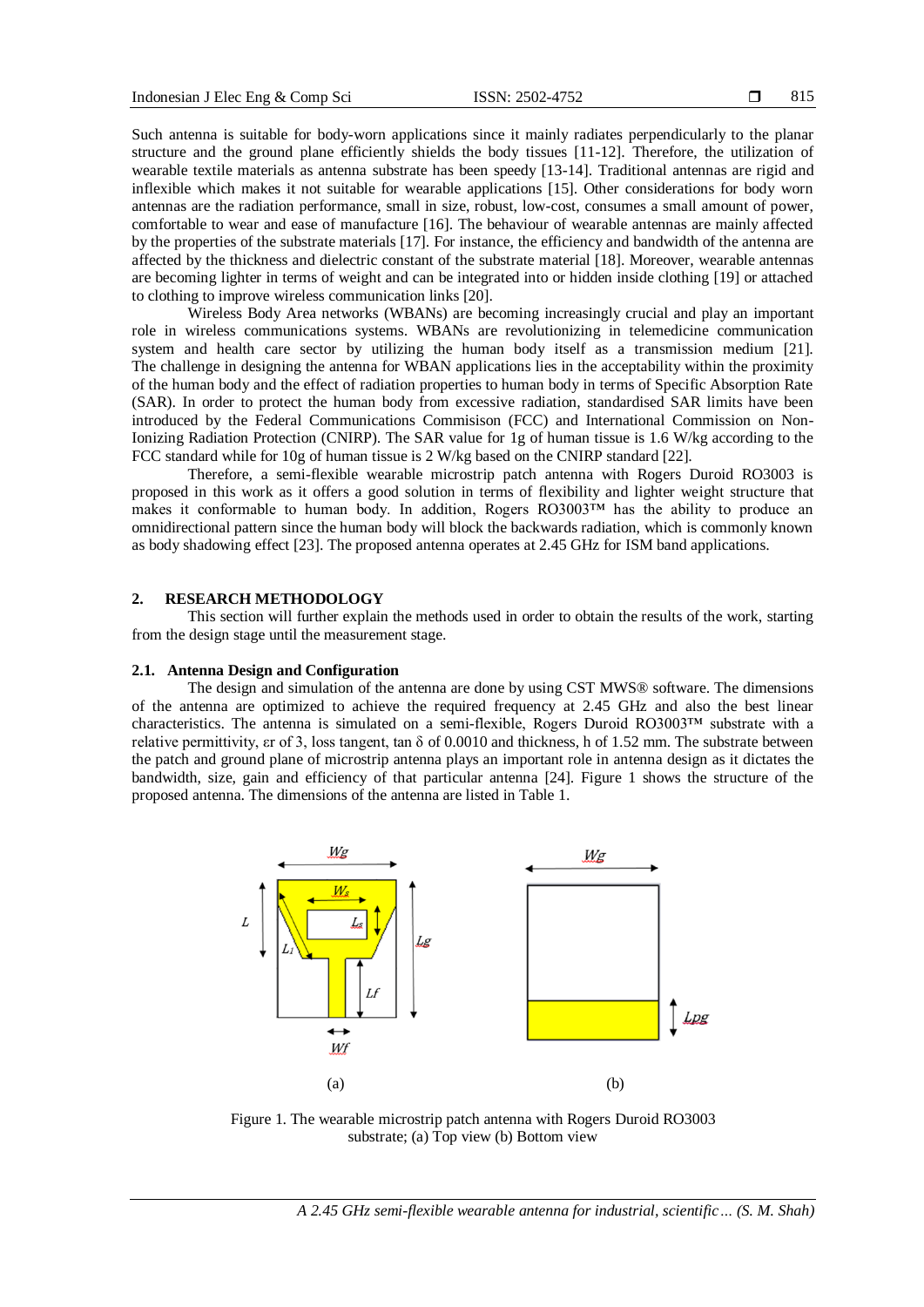| Parameter | Value (mm) | Parameter        | Value (mm) |
|-----------|------------|------------------|------------|
|           | 16         | $L_{S}$          |            |
| W         | 24         | $W_{\rm s}$      | 12         |
| $L_g$     | 28         | L,               | 11         |
| $W_g$     | 24         | $L_{pg}$         | 7.1        |
| $L_f$     | 12         | $h_t$ (copper)   | 0.035      |
| W.        | 3.5        | $hs$ (substrate) | 1.52       |

Table 1. Dimensions of the Wearable Microstrip Patch Antenna with a Rogers Duroid RO3003 Substrate

# **2.2. Antenna Simulation in Bending Condition**

The bending investigation is conducted along the y-axis plane. CST MWS® software is used to simulate the antenna over a vacuum cylinder with a varying diameters, d of 70 mm, 80 mm and 100 mm as can be seen in Figure 2. The variation of diameters resulting in different antenna curvatures as depicted in Figure 3.



Figure 2. Antenna bending along the y-axis plane



Figure 3. Variation of antenna bending on vacuum cylinder with varying diameters along the y-axis; (a)  $d =$ 70 mm (b)  $d = 80$  mm (c)  $d = 100$  mm

#### **2.3. Antenna Simulation of Specific Absorption Rate (SAR) Level**

As the antenna is to be worn on the body, a numerical phantom model as illustrated in Figure 4 has been developed in CST MWS® software to compute the SAR value. Therefore, the information of human tissues such as the dielectric constants, densities and conductivities at 2.45 GHz are necessary in the design stage [25]. The phantom model consists of four layers of human tissues which are skin, fat, muscle and bone. Table 2 lists the important parameters of each human tissue layer.



Figure 4. Numerical human phantom model; (a) Human tissue layers (b) Front and side view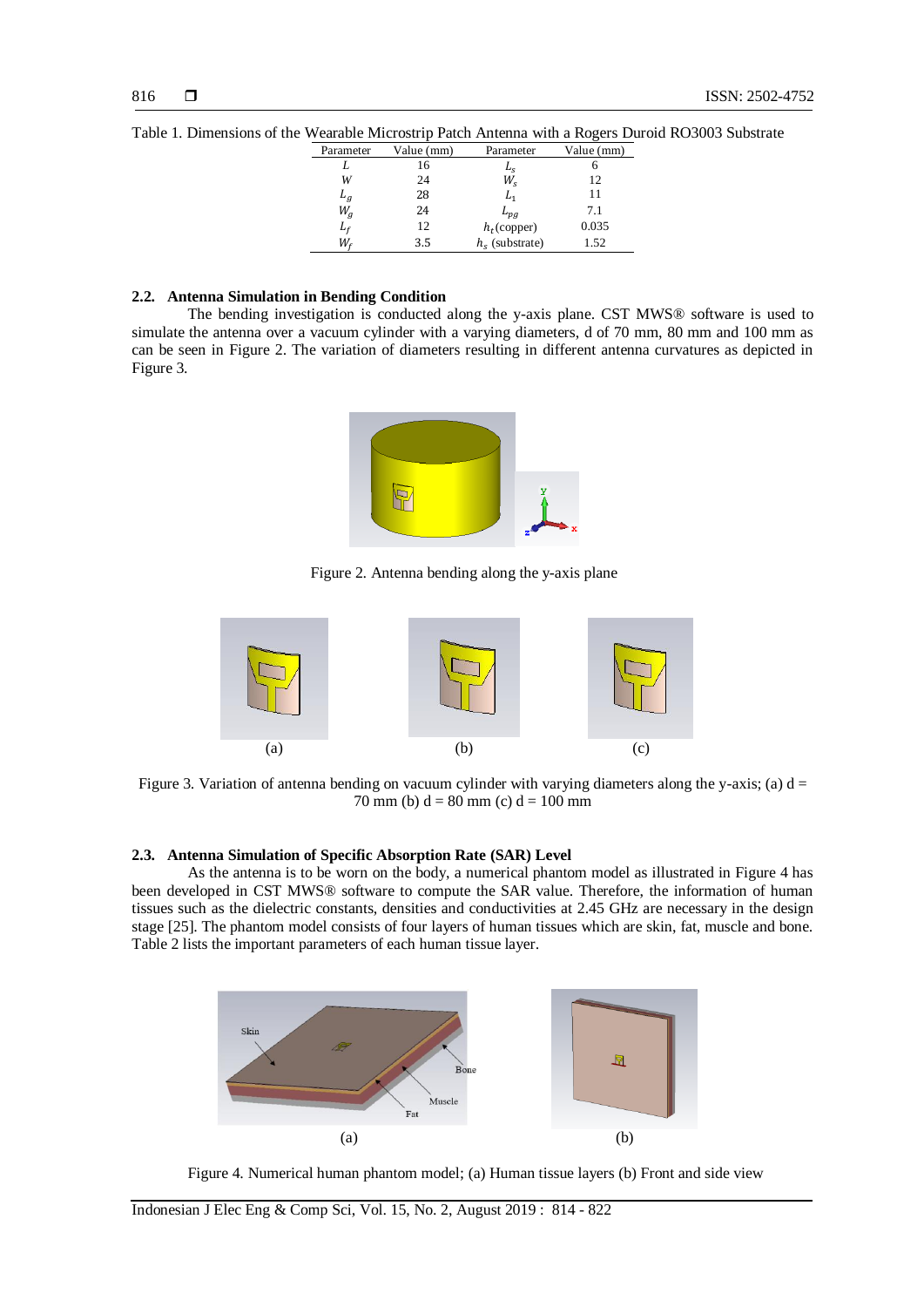|        | Table 2. Important parameters of human tissue layers at 2.45 GHz |                                        |                                          |                |  |  |
|--------|------------------------------------------------------------------|----------------------------------------|------------------------------------------|----------------|--|--|
|        | Tissue layers Dielectric constants, $\varepsilon_r$              | Densities, $\rho$ (kg/m <sup>3</sup> ) | Conductivities, $\sigma (\Omega m)^{-1}$ | Thickness (mm) |  |  |
| Skin   |                                                                  | 1100                                   | 1.85                                     |                |  |  |
| Fat    |                                                                  | 910                                    | 0.82                                     |                |  |  |
| Muscle | 49.6                                                             | 1041                                   | 2.26                                     | 20             |  |  |
| Bone   |                                                                  | 1850                                   | 0.21                                     |                |  |  |

# **2.4. Antenna Fabrication and Measurement**

The fabrication process is conducted at the Advanced Printed Circuit Board (PCB) Design Laboratory. The outcomes of the fabrication process can be viewed in Figure 5. The antenna is fabricated on a semi-flexible, Rogers Duroid RO3003™ substrate with a relative permittivity, εr of 3, loss tangent, tan δ of 0.0010 and thickness, h of 1.52 mm. The antenna is then measured by using the ZVB14 Rohde & Schwarz Vector Network Analyser. Figure 6 shows the coaxial cable and the PVC pipes that have been used in bending measurement. The experimental setup of the wearable antenna in bending condition can be seen in Figure 7.













Figure 7. Experimental setup for bending measurement over various diameters of PVC pipes; (a)  $d = 70$ mm (b)  $d = 80$  mm (c)  $d = 100$  mm

#### **3. RESULTS AND ANALYSIS**

In this section, the linear characteristics of the antenna, its performance in the bending condition and also the SAR level are discussed and analysed.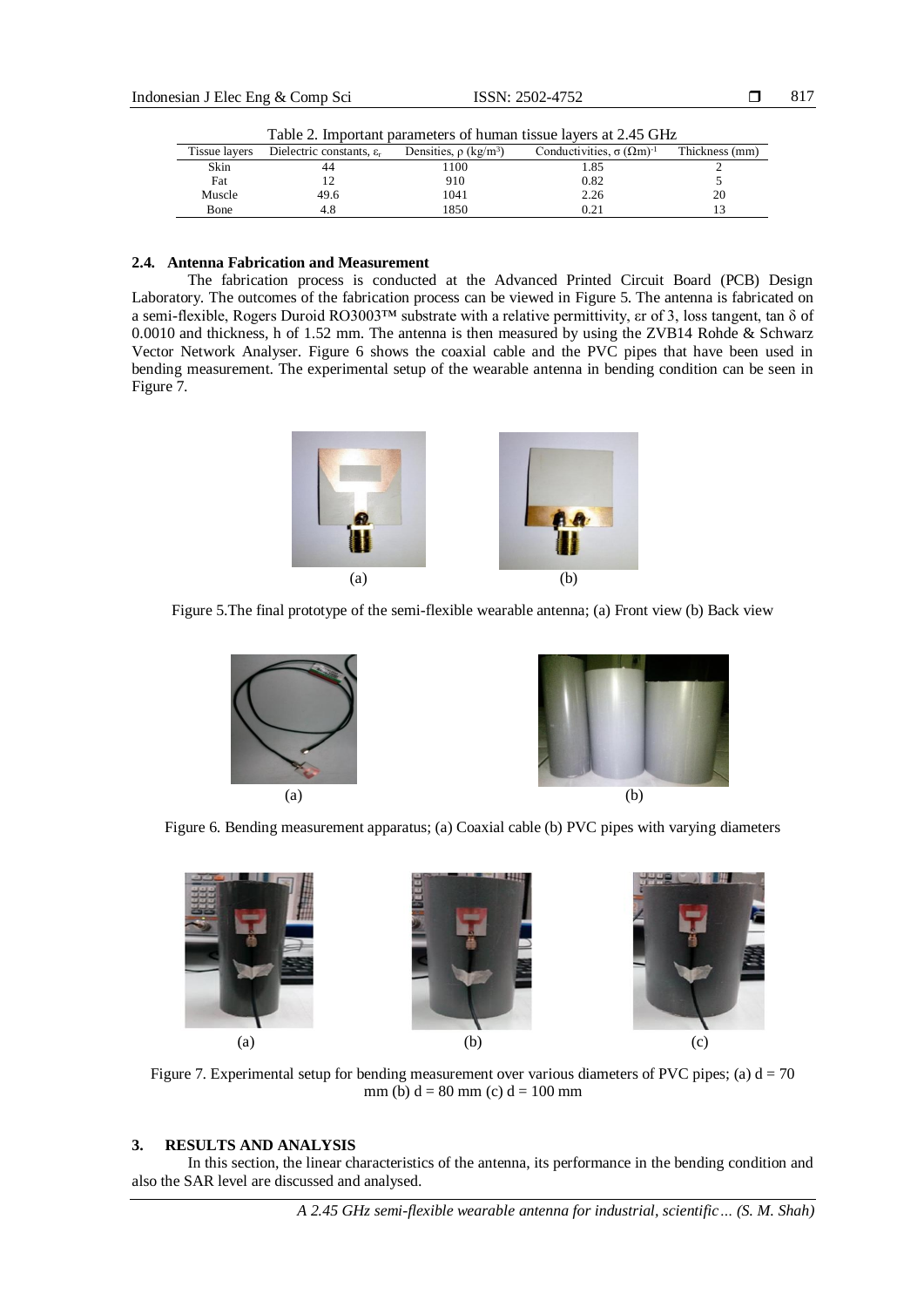#### **3.1. Reflection Coefficient**

The simulation result of reflection coefficient, S11 and the comparison with the measurement result are shown in Figure 8. From the simulation result, the semi-flexible wearable antenna operates at 2.45 GHz with S11 of -47.29 dB. The measurement result, on the other hand, shows that the S11 also falls at 2.45 GHz but with -34.13 dB. Thus, a good agreement has been achieved.



Figure 8. Simulated and measured reflection coefficient of the semi-flexible wearable antenna

#### **3.2. Radiation Pattern**

Figure 9 shows the radiation patterns of the semi-flexible wearable microstrip patch antenna in the E-plane and H-plane. From the figure, it can be seen that the radiation pattern in the E-plane is bidirectional with a doughnut-shaped pattern while in the H-plane, an omnidirectional pattern is observed.



Figure 9. Simulated radiation patterns of the wearable antenna in the; (a) E-plane (b) H-plane

# **3.3. Surface Current Distribution**

Figure 10 shows the surface current of the antenna. From the figure, the maximum surface current is seen to be concentrated around the edges of the feedline.



Figure 10. Simulated surface current of the wearable antenna at 2.45 GHz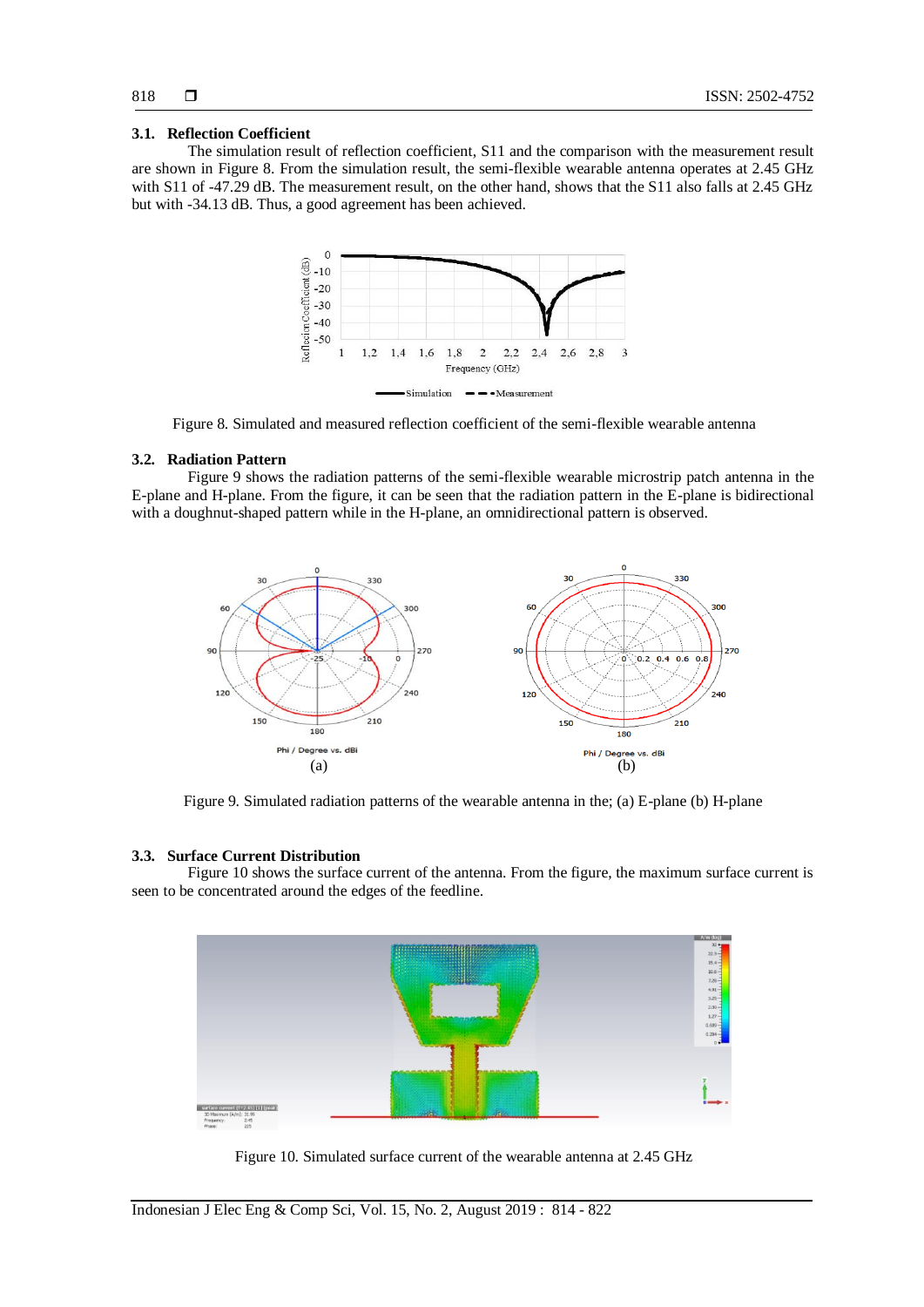#### **3.4. Bending Investigation**

The simulated reflection coefficients, S11 for different bending diameters are shown in Figure 11. From the figure, it can be observed that there is a slight shift in the resonant frequency of each diameter as compared to the antenna in a flat case (Figure 8). In this case, the antenna is shifted to 2.3 GHz. However, the S11 at 2.45 GHz is still reasonable which is at -17 dB. Therefore, the antenna is still functional at 2.45 GHz under bending condition.



 $-d=70$  mm  $-d=80$  mm  $-d=100$  mm

Figure 11. Simulated reflection coefficient for different bending diameters at y-axis

Figure 12 shows the measured S11 for different bending diameters of the antenna along the y-axis. From the figure, a backward shift is observed in the resonant frequency of each corresponding diameter. The contradiction between the simulation and measurement results can be attributed to the antenna misalignment.

Table 3 lists the comparison between the simulated and measured resonant frequencies in bending condition. From the table, a fair agreement is observed between the measured and simulated results.



Figure 12. Measured reflection coefficient for different bending diameters at y axis

Table 3. Comparison of resonant frequencies between the simulated and measured results of the antenna in bending condition

| Diameter, d (mm) | Simulated Resonant Frequency (GHz) | Measured Resonant Frequency (GHz) |  |  |  |  |
|------------------|------------------------------------|-----------------------------------|--|--|--|--|
|                  |                                    | 2.25                              |  |  |  |  |
| 80               | 2.308                              | 2.298                             |  |  |  |  |
| 00               | 2.308                              | <u>.</u>                          |  |  |  |  |

#### **3.5. Specific Absorption Rate (SAR)**

Table 4 shows the simulated SAR values for the antenna at 2 mm away from the tissue model with 1 mW input power. From the table, it can be seen that the SAR value for 1g is calculated at 0.03999 W/kg (FCC standard: 1.6 W/kg) while for 10g is at 0.01936 W/kg (CNIRP standard: 2 W/kg). Thus, the SAR values of the antenna for 1 mW input power is used because it is applicable and obeys the FCC and CNIRP guidelines.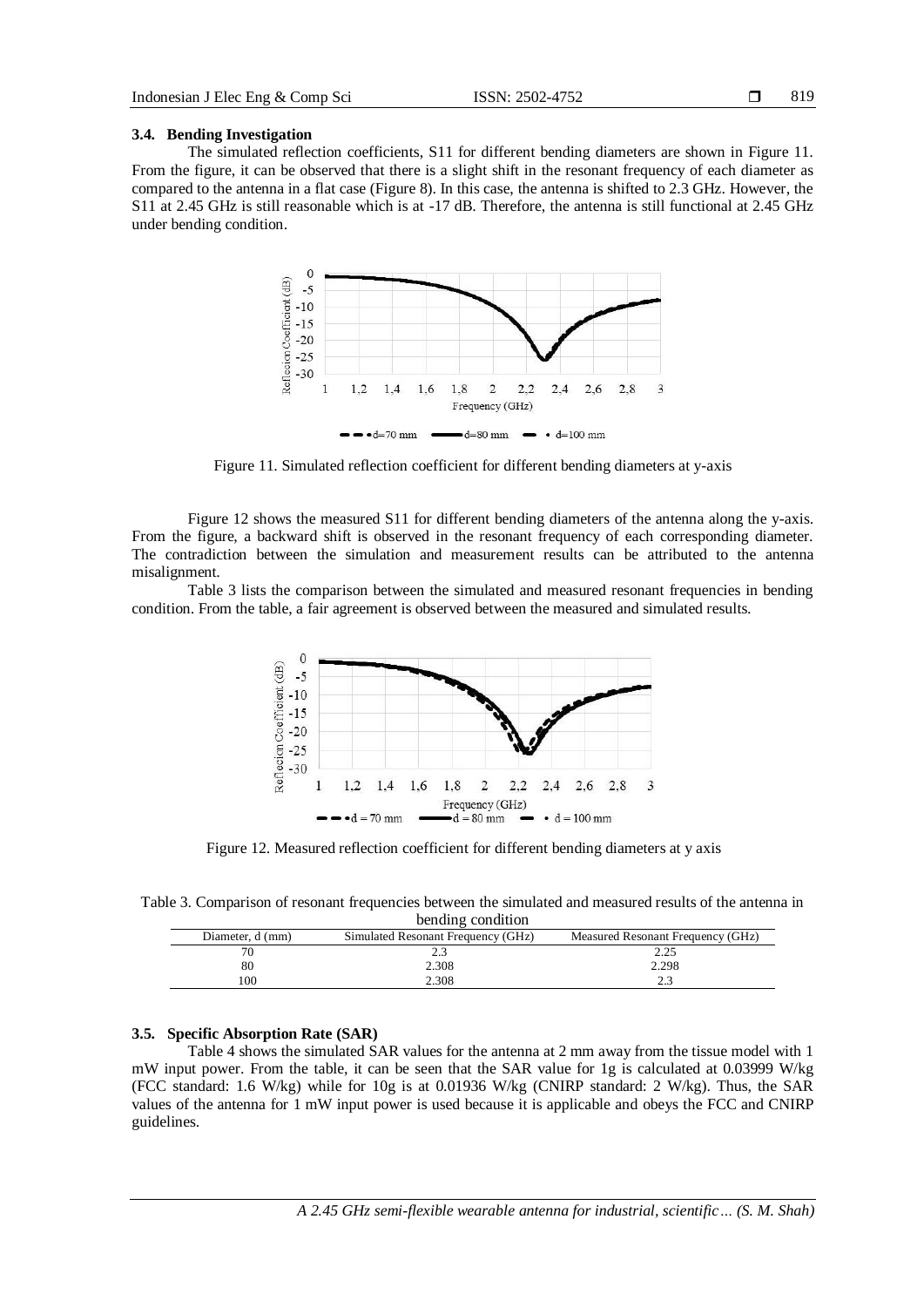



#### **4. CONCLUSION**

A wearable microstrip patch antenna with asemi-flexible Rogers Duroid RO3003 has been designed, simulated and fabricated in this work. The linear characteristics of the antenna is measured by using the ZVB14 Rohde & Schwarz Vector Network Analyzer (VNA). However, due to the lack of facilities, only the reflection coefficient of the antenna can be measured. The antenna bending on the approximate human arm diameters ( $d = 70$  mm,  $80$  mm and  $100$  mm) have been modelled and simulated in CST MWS® software to investigate the on-body performance. The bending investigation shows that the initial resonant frequency of 2.45 GHz is shifted to 2.3 GHz. However, the reflection coefficient of the antenna in each diameter at 2.45 GHz is -17 dB which indicates that the antenna can still operate at that particular frequency. Specific Absorption Rate (SAR) values on 1g and 10g of human tissue have also been simulated by using CST MWS® software to ensure that the SAR limits on each weight obey the required standard by the FCC and CNIRP. The obtained SAR values show that the input power of 1 mW obeys the guidelines with the SAR value for 1g is calculated at 0.03999 W/kg (FCC standard: 1.6 W/kg) and for 10g is at 0.01936 W/kg (CNIRP standard: 2 W/kg). From the overall results, it can be concluded that the simulation and measurement results fairly agree with each other and implies that the semi-flexible Rogers Duroid RO3003™ substrate is acceptable for wearable applications.

# **ACKNOWLEDGEMENTS**

The author would like to acknowledge Universiti Tun Hussein Onn Malaysia for the funding of this work under the Internal Grant of Tier 1 (H247).

#### **REFERENCES**

[1] Salman, L. K. H., & Talbi, L. (2010, July). "Dual Band G-Shape Wearable Cuff Button Antenna for ISM Bands Applications". In *Antennas and Propagation Society International Symposium (APSURSI), 2010 IEEE* (pp. 1-4). IEEE.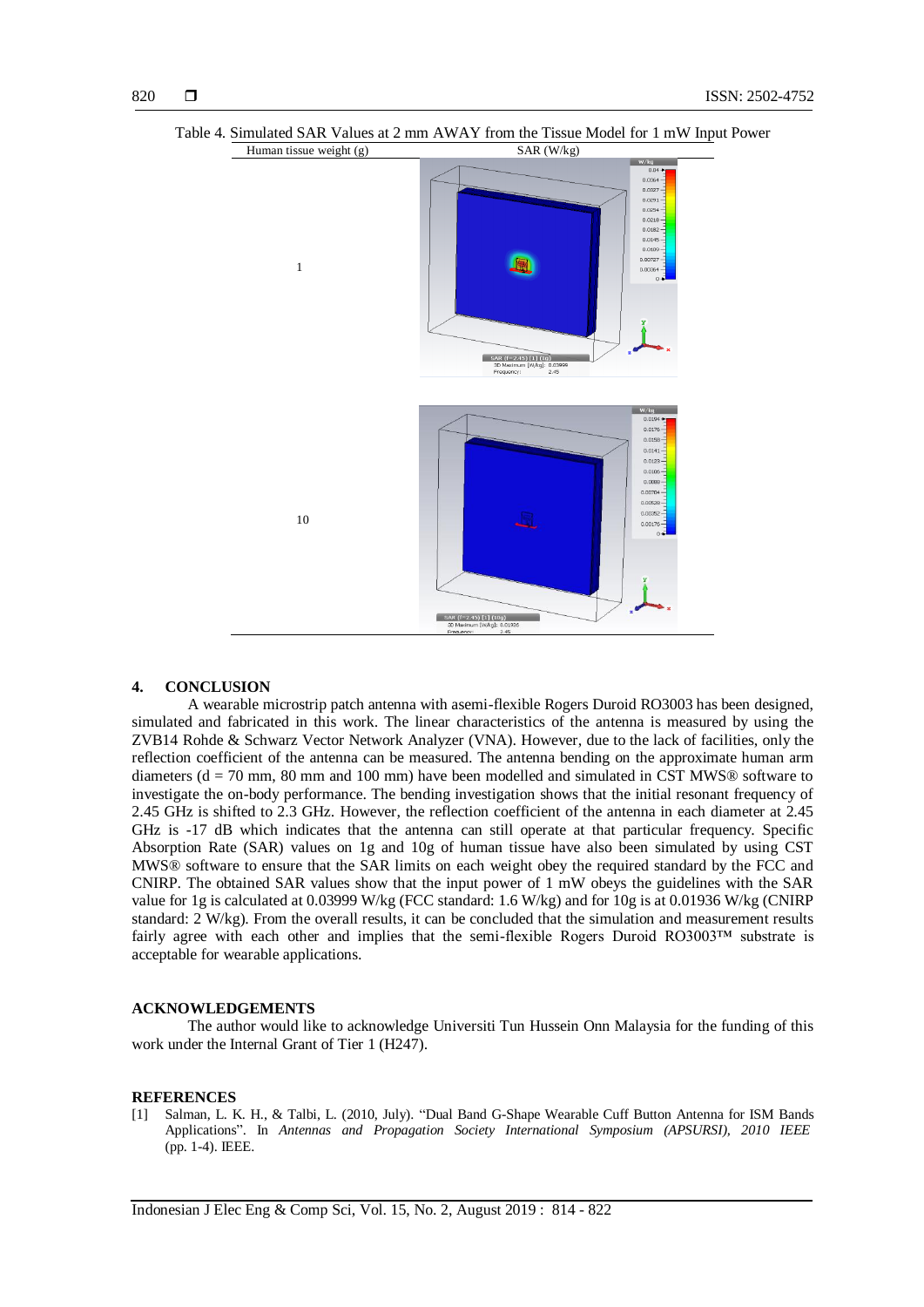- 821
- [2] Fahmy, H. M. A. (2016)."Wireless Sensor Networks: Concepts, Applications, Experimentation and Analysis". Springer.
- [3] Balanis, C. A. (Ed.). (2011). "Modern Antenna Handbook". *John Wiley & Sons*.
- [4] Hammoodi, A. I., Al-Rizzo, H. M., & Isaac, A. A. (2015, July). "A Wearable Dual-Band Square Slot Antenna with Stub for ISM and Wimax Applications". *In Antennas and Propagation & USNC/URSI National Radio Science Meeting, 2015 IEEE International Symposium* on (pp. 732-733). IEEE.
- [5] Singh, S., Gangwar, R. K., & Agarwal, S. (2014). "A Dualband T-Shaped Microstrip Antenna for Wearable Application". *International Journal of Electronic and Electrical Engineering*, 7(2), 195-200.
- [6] Hall, P. S., Hao, Y., Nechayev, Y. I., Alomainy, A., Constantinou, C. C., Parini, C & Owadally, A. S. (2007). "Antennas and Propagation for on-Body Communication Systems". *IEEE Antennas and Propagation Magazine*, *49*(3), 41-58.
- [7] E. G. Lim, et al. (2014). "Compact Size of Textile Wearable Antenna". In *Proc. of the Int. MultiConf. of Engr. and Comp. Sc. (IMECS)*, vol. 2.
- [8] Conway, G. A., Scanlon, W. G., & Linton, D. (2007, April). "Low-Profile Microstrip Patch Antenna for Over-Body Surface Communication at 2.45 Ghz". In *Vehicular Technology Conference, 2007. VTC2007-Spring. IEEE 65th* (pp. 392-396). IEEE.
- [9] Carver, K., & Mink, J. (1981). "Microstrip Antenna Technology". *IEEE Transactions on Antennas and Propagation*, 29(1), 2-24.
- [10] Garg, R., Bhartia, P., Bahl, I. J., & Ittipiboon, A. (2001). "Microstrip Antenna Design Handbook". Artech house.
- [11] Rais, N. H. M., Soh, P. J., Malek, F., Ahmad, S., Hashim, N. B. M., & Hall, P. S. (2009, November). A Review of Wearable Antenna. In *Antennas & Propagation Conference*, 2009. LAPC 2009. Loughborough (pp. 225-228). IEEE.
- [12] Kaufmann, T., Ranasinghe, D. C., Zhou, M., & Fumeaux, C. (2013). "Wearable Quarter-Wave Folded Microstrip Antenna for Passive UHF RFID Applications". *International Journal of Antennas and Propagation*, 2013.
- [13] Lim, E. G., Wang, Z., Wang, J. C., Leach, M., Zhou, R., Lei, C. U., & Man, K. L. (2014). "Wearable Textile Substrate Patch Antennas". *Engineering Letters*, *22*(2).
- [14] Ahmed, M. I., Ahmed, M. F., & Shaalan, A. A. (2017). "Investigation and Comparison of 2.4 Ghz Wearable Antennas on Three Textile Substrates and its Performance Characteristics". *Open Journal of Antennas and Propagation*, 5(03), 110.
- [15] J., Abd Rahim, M. K., Samsuri, N. A., Salim, H. A. M., & Ali, M. F. (2011). "Embroidered Fully Textile Wearable Antenna for Medical Monitoring Applications"*. Progress In Electromagnetics Research*, 117, 321-337.
- [16] Sheeba, I. R., & Jayanthy, T. (2016). "Design and Analysis of a Low Cost, Flexible Soft Wear Antenna for an ISM Band Working in Different Bending Environment". In *Microelectronics, Electromagnetics and Telecommunications* (pp. 13-26). Springer, New Delhi.
- [17] Salvado, R., Loss, C., Gonçalves, R., & Pinho, P. (2012). "Textile Materials for the Design of Wearable Antennas: A Survey". *Sensors*, 12(11), 15841-15857.
- [18] Kishk, A. A., Zunoubi, M. R., & Kajfez, D. (1993). "A Numerical Study of A Dielectric Disk Antenna Above Grounded Dielectric Substrate". *IEEE Transactions on Antennas and Propagation*, 41(6), 813-821.
- [19] C. Parmar & S. Joshi (2015). "Wearable Textile Patch Antenna for On-Body Communications". In *Proc. of Global Conf. on Comm. Tech*. (GCCT).
- [20] S. R. Mohd Zaini & K. N. Abdul Rani (2018). "Wearable Inset-Fed FR4 Microstrip Patch Antenna Design". In *Proc. of Malaysian Technical Univ. Conf. on Engr. and Tech. (MUCET)*, vol. 318 (012050), pp. 1-9, Marc.
- [21] Abbas, S. M., Esselle, K. P., Matekovits, L., Rizwan, M., & Ukkonen, L. (2016, August). "On-Body Antennas: Design Considerations and Challenges". In *Electromagnetic Theory EMTS), 2016 URSI International Symposium on* (pp. 109-110). IEEE.
- [22] Ahmed, M. I., Ahmed, M. F., & Shaalan, A. E. H. (2018). "SAR Calculations of Novel Textile Dual-Layer UWB Lotus Antenna for Astronauts Spacesuit". *Progress In Electromagnetics Research*, 82, 135-144.
- [23] Kellomäki, T. (2012). "Effects of the Human Body on Single-Layer Wearable Antennas". *Tampereenteknillinen yliopisto. Julkaisu-Tampere University of Technology.* Publication; 1025.
- [24] Singh, N., Singh, A. K., & Singh, V. K. (2015). "Design and Performance of Wearable Ultrawide Band Textile Antenna for Medical Applications". *Microwave and Optical Technology Letters*, 57(7), 1553-1557.
- [25] Pethig, Ronald. "Dielectric Properties of Biological Materials: Biophysical and Medical Applications." *IEEE Transactions on Electrical Insulation* 5 (1984): 453-474.6

#### **BIOGRAPHIES OF AUTHORS**



Shaharil Mohd Shah obtained his B. Eng in Microwave and Communication from Multimedia University (MMU) in 2002. He received his M.Sc in Microwave Engineering and Wireless Subsystems Design from the University of Surrey, UK in 2004 and pursuing his Ph.D in Communication Engineering from the University of Birmingham, UK before graduating in 2016. He is currently a senior lecturer in the Department of Communication Engineering, Faculty of Electrical and Electronic Engineering, Universiti Tun Hussein Onn Malaysia (UTHM). His area of research includes, but not limited to, design of microwave devices, active antennas measurement and nonlinear characterisation of active devices.